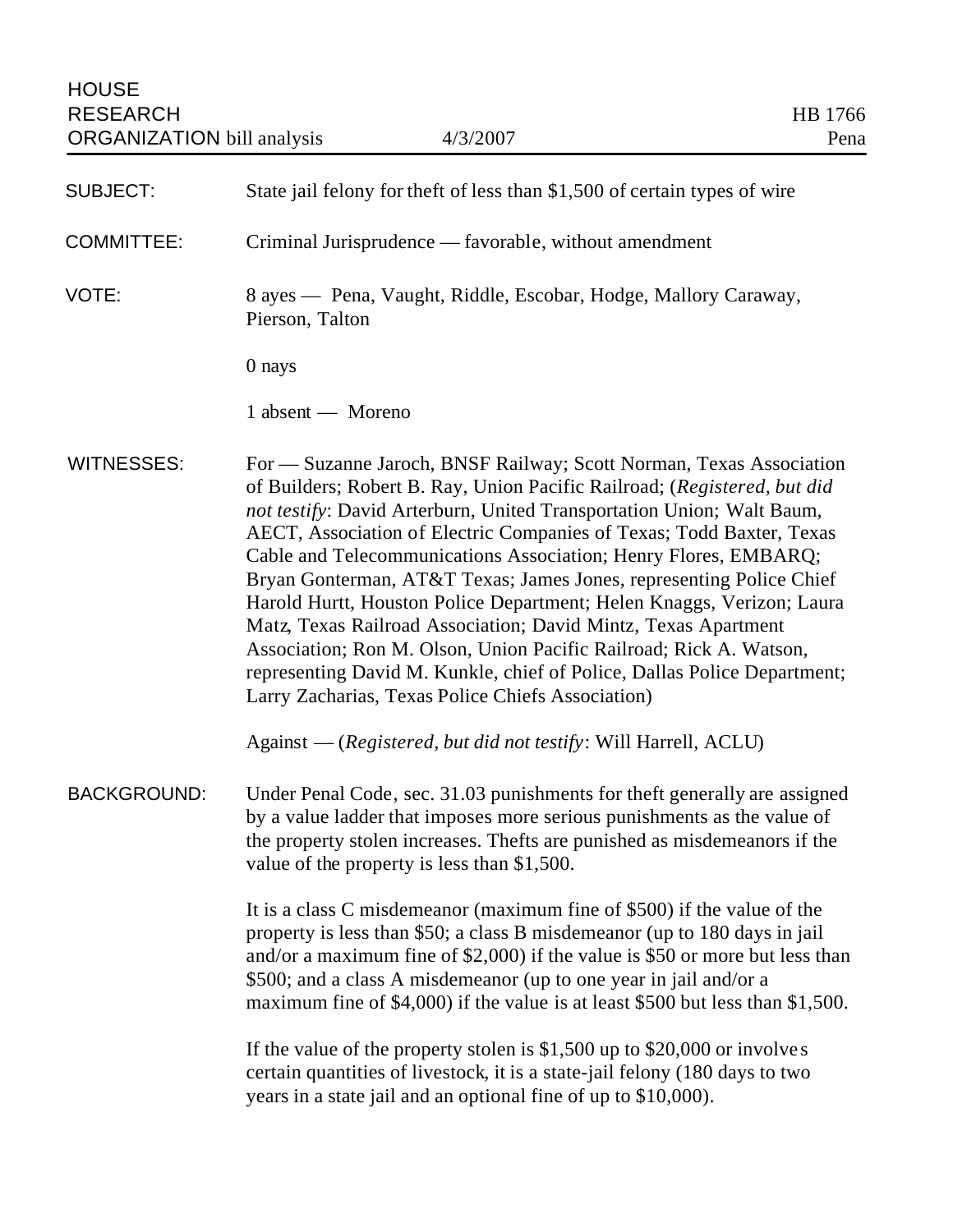## HB 1766 House Research Organization page 2

|                           | The ft is a third-degree felony (two to 10 years in prison and an optional<br>fine of up to $$10,000$ if the value of the property is $$20,000$ or more but<br>less than \$100,000.                                                                                                                                                                                                                                                                                                                                                                                                                                           |
|---------------------------|-------------------------------------------------------------------------------------------------------------------------------------------------------------------------------------------------------------------------------------------------------------------------------------------------------------------------------------------------------------------------------------------------------------------------------------------------------------------------------------------------------------------------------------------------------------------------------------------------------------------------------|
| <b>DIGEST:</b>            | HB 1766 would increase the penalties for the theft of insulated or<br>noninsulated wire or cable that was at least 50 percent aluminum, bronze,<br>or copper and worth up to \$1,500. Penalties would increase from<br>misdemeanors to a state jail felony.                                                                                                                                                                                                                                                                                                                                                                   |
|                           | The bill would take effect September 1, 2007, and apply to offenses<br>committed on or after that date.                                                                                                                                                                                                                                                                                                                                                                                                                                                                                                                       |
| <b>SUPPORTERS</b><br>SAY: | HB 1766 is necessary to address the growing problem of theft of certain<br>types of wire. As the value of copper, aluminum, and bronze have<br>increased, the number of these thefts are increasing and harming public<br>safety, commerce, and consumers in Texas.                                                                                                                                                                                                                                                                                                                                                           |
|                           | Certain industries in Texas, such as railroads and homebuilders, are<br>particularly hard hit by the growing number of thefts of copper, aluminum,<br>and bronze wire. For example, recently 22,000 feet of railroad wire was<br>stolen in west Texas. When thieves cut the wires, signals to trains telling<br>them when to stop and traffic crossing signals are disrupted. Trains must<br>be stopped, crews sent out to make repairs, and dispatchers used to<br>manage the trains. This causes trains to back up, sometimes blocking<br>traffic, and causes commerce to slow.                                             |
|                           | In the homebuilding industry, theft of copper electrical wiring and copper<br>coils from air conditioning units also are growing. Thieves cut out the<br>wiring from houses under construction or steal the coils from an air<br>conditioning unit. Homebuilders are having to pay millions for security to<br>replace the wiring and to repair the damage done when thieves strike. This<br>drives up the cost of the homes for consumers. An increasing number of<br>thefts from churches also are occurring because they often are unattended<br>in the evening. These thefts are dangerous for the thieves as some people |

HB 1766 would address this problem by making the punishment for all thefts of wire up to \$20,000 punished as a state jail felony, because even low-value thefts can have serious effects. This more accurately would reflect the damage even a small theft can cause and would help deter them. Punishing these offenses according to the value ladder in the Penal Code

have been electrocuted and died when trying to steal the wiring.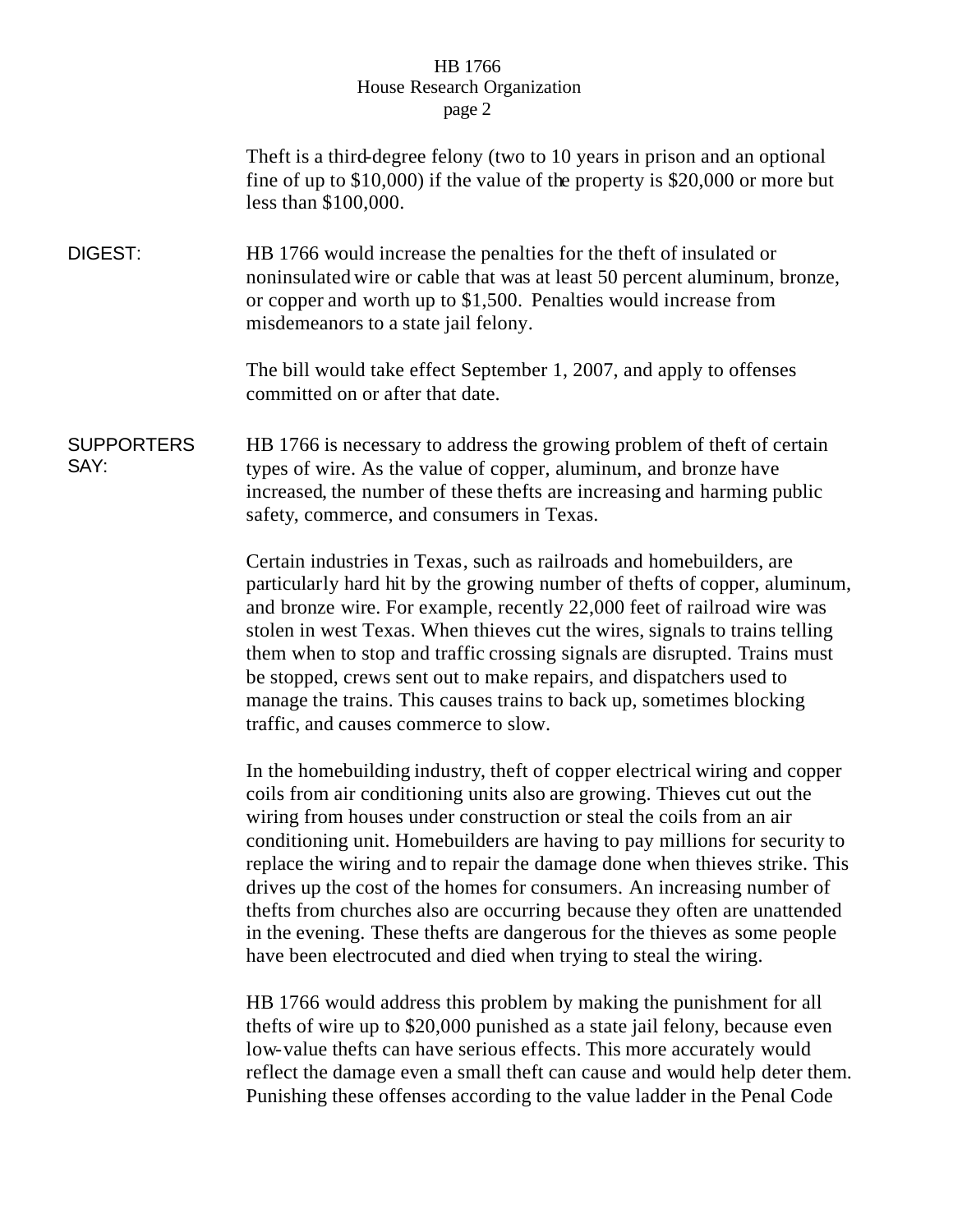## HB 1766 House Research Organization page 3

does not take into account the public safety costs and the costs of repairing property damaged when wires are stolen. In some cases, these thieves have been charged with misdemeanor thefts more than once and do not seem deterred by the punishment. The theft statute already makes many exceptions to the value ladder for property and circumstances that do not fit within its framework. For example, punishments for thefts of livestock and of firearms vary from the value ladder. It would be appropriate to punish all thefts of wire under \$20,000 as state jail felonies because the state jail system was designed to handle low-level property offenses, and HB 1766 would not violate this principle. As always, courts would use discretion in imposing punishments within the allowed range. The fiscal note for HB 1766 says it would have no significant fiscal implication to the state, and the criminal justice impact statement says it would not result in a significant impact on state agencies. **OPPONENTS** SAY: HB 1766 is unnecessary because the Penal Code adequately and appropriately punishes theft according to the value of the property stolen. The value ladder in the Penal Code is designed to minimize special punishments for certain classes of property so that thefts are treated fairly. Current law appropriately applies this ladder to punish the theft of wire according to the value of the property, and there is no compelling reason to vary from the value ladder for these crimes. If the value of wire stolen is at least \$1,500, the crime already is punished as a state jail felony, and it is only the lower-value amounts that are misdemeanors. It would be inappropriate to punish thefts of smaller

amounts of wire as more than misdemeanors. Some of these incidents are low-level thefts of a small amount of copper from an air conditioning unit, and this should not be treated the same as a theft of a large volume of wire. Under current law, low-level repeat offenders can have their punishments increased, and this is more appropriate than increasing the punishments across the board.

The Legislature should not enhance penalty punishments, especially by raising some property crimes from misdemeanors to felonies. Enhancing punishments generally does not deter crimes such as theft when offenders believe there is a low probability of being caught. This is especially true if it is a low-level theft done to support a drug habit. Enhancing the punishment for small-time thefts of wire that are now misdemeanors to state jail felonies would shift responsibility for confining these offenders